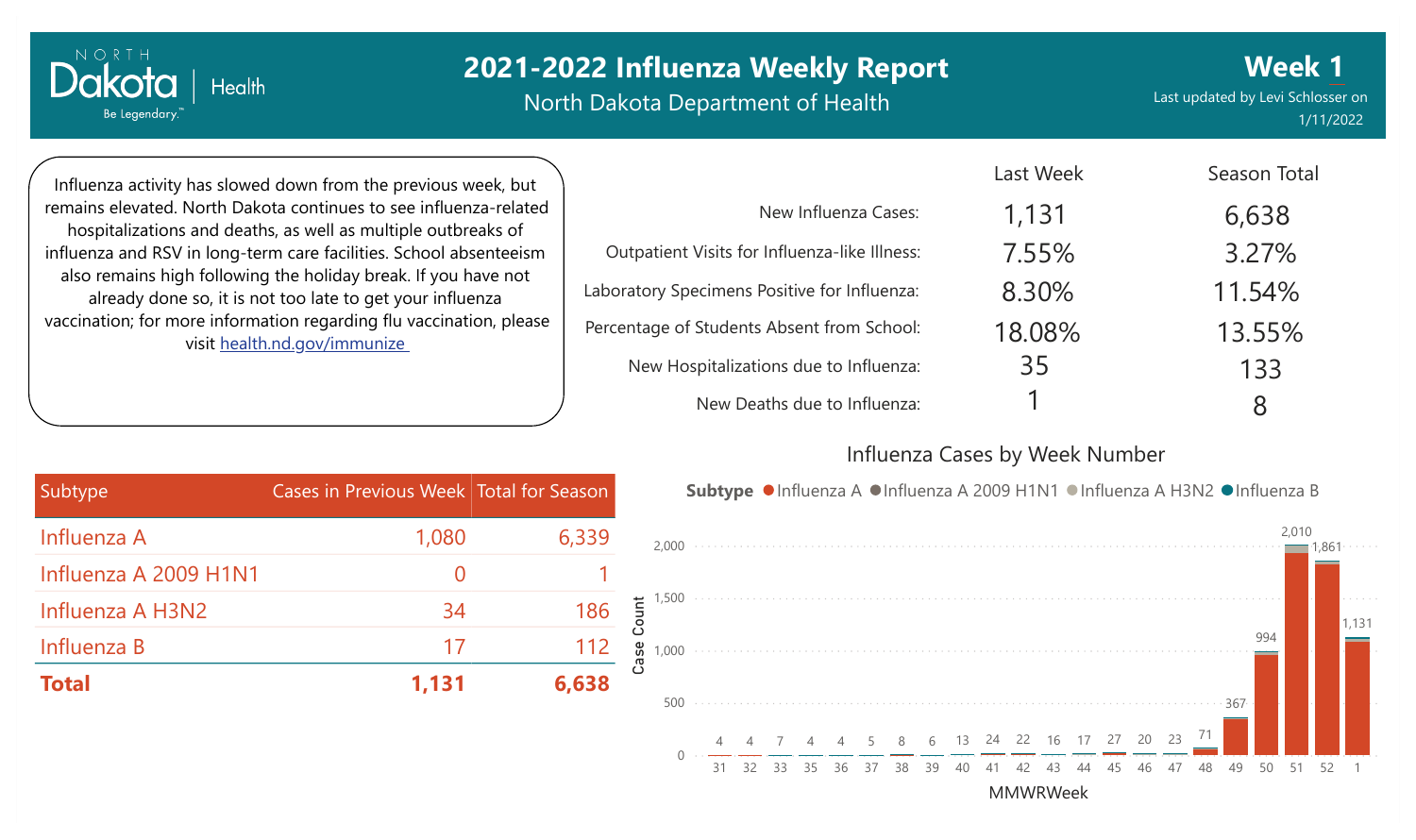

## **2021-2022 Influenza Weekly Report** North Dakota Department of Health

**Week 1** Last updated by Levi Schlosser on 1/11/2022

Laboratory-confirmed influenza is a reportable disease in North Dakota. Influenza "cases" include people that have tested positive for influenza in a healthcare setting. It does not include people with influenza who did not seek healthcare, or were diagnosed without a lab test, which is common. The true number of people in North Dakota is underrepresented, but case data allows us where influenza is circulating and in what populations. It also provides context regarding how the current season compares with previous seasons. Find more information about cases on ndflu.com

Influenza Cases by Gender





Total Influenza Cases by County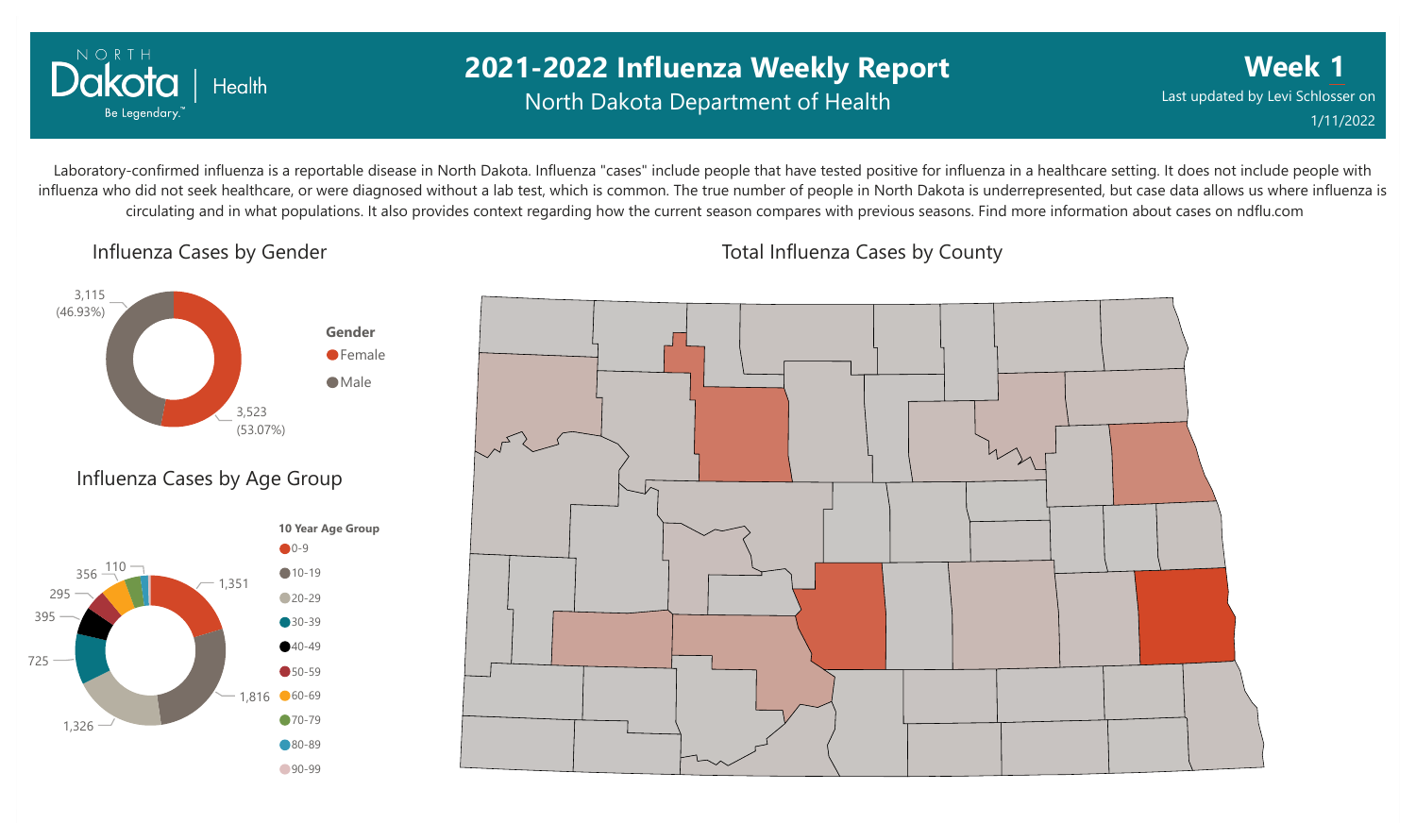

New Weekly Hospitalizations

NORTH

Health

Total Hospitalizations for Season

Flu Deaths

Pneumonia/Flu Deaths

**Week 1**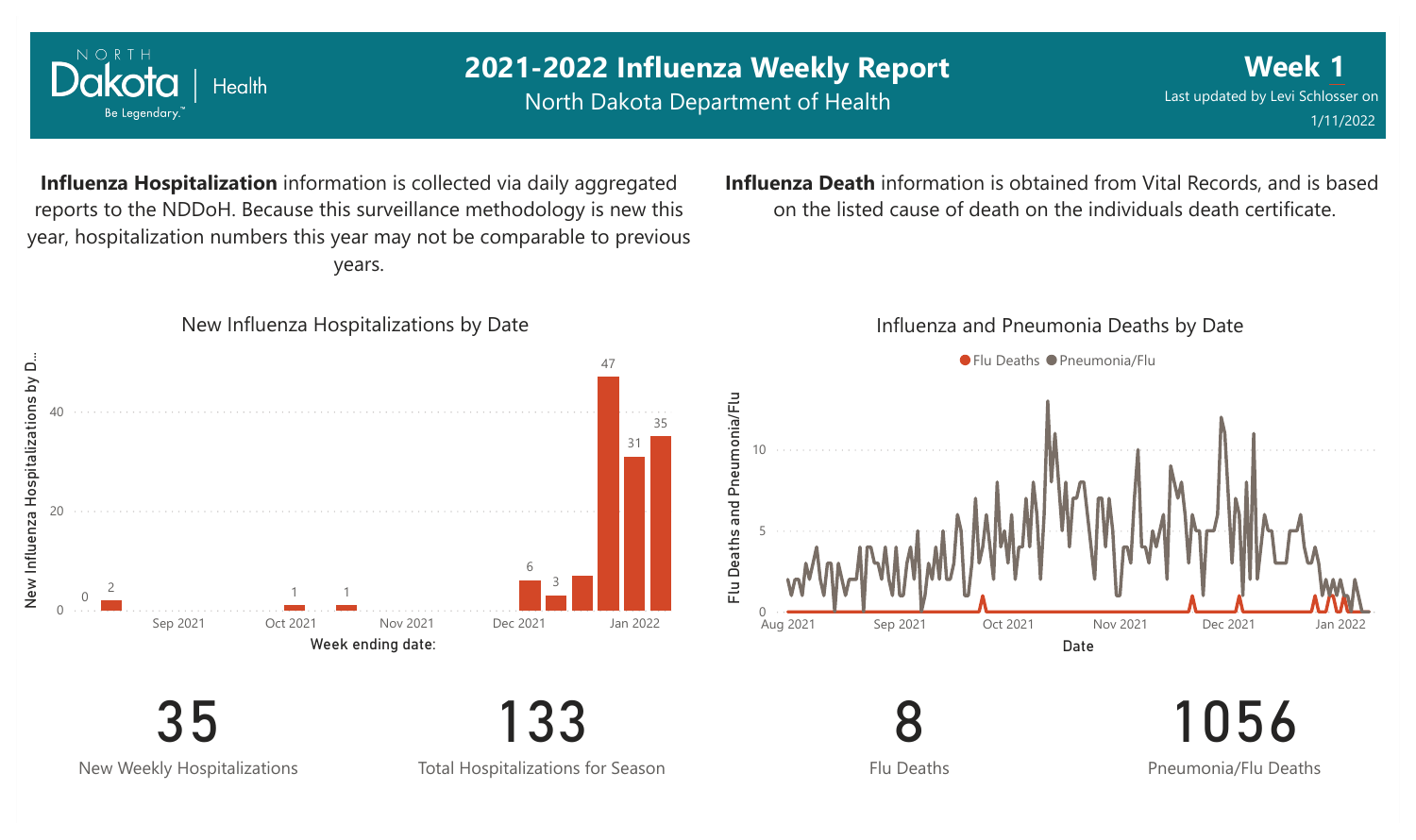

North Dakota Department of Health

**Week 1** Last updated by Levi Schlosser on 1/11/2022

**Outpatient Influenza-like Illness (ILI)** The NDDoH participates in the national U.S. Outpatient Influenza-like Illness Surveillance Network (ILINet). Data from participating outpatient providers in north Dakota are pooled to create a state-wide estimate for the weekly percent of healthcare visists due to influenza-like illness (ILI). Patients presenting with a fever of 100 degrees or greater AND a cough and/or sore throat are considered to have ILI. For more information [on state and national ILINet data, see FluView](http://fluview%20interactive/)

Interactive



| <b>Week Ending Date:</b>    | Total # of Patients Seen for Any Reason Percent ILI |       |
|-----------------------------|-----------------------------------------------------|-------|
| Saturday, December 04, 2021 | 4,025                                               | 3.18% |
| Saturday, December 11, 2021 | 3,698                                               | 3.76% |
| Saturday, December 18, 2021 | 3,083                                               | 3.80% |
| Saturday, December 25, 2021 | 4,292                                               | 7.55% |
| Saturday, January 01, 2022  | 7,140                                               | 8.28% |
| Saturday, January 08, 2022  | 437                                                 | 7.55% |
| <b>Total</b>                | 22,675                                              | 5.87% |

**Sentinel Laboratory Data** The NDDoH receives influenza and RSV testing data from participating sentinel laboratories across the state. The total number of positive tests and the total number of tests conducted are reported and used to create a state-wide percent positivity statistic. For influenza, percent positivity of 10% or greater indicates 'season level' influenza activity.

0% 20% Week ending date: Sep 2021 Oct 2021 Nov 2021 Dec 2021 Jan 2022  $0.00\%$   $0.00\%$   $0.00\%$   $0.73\%$   $1.56\%$   $0.13\%$   $0.13\%$   $0.00\%$   $0.00\%$   $0.00\%$   $0.00\%$ 28.59%  $0.73\%$   $1.56\%$   $0.13\%$ 1.56% 0.53% 0.00% 3.68% 0.00% 0.00%

| Week ending date:           | Total # of Specimens Tested Flu Positivity RSV Positivity |        |        |
|-----------------------------|-----------------------------------------------------------|--------|--------|
| Saturday, December 04, 2021 | 1,087                                                     | 3.68%  | 11.93% |
| Saturday, December 11, 2021 | 1,621                                                     | 12.40% | 31.56% |
| Saturday, December 18, 2021 | 2,219                                                     | 22.71% | 9.15%  |
| Saturday, December 25, 2021 | 2,564                                                     | 28.59% | 5.76%  |
| Saturday, January 01, 2022  | 3,193                                                     | 24.27% | 11.81% |
| Saturday, January 08, 2022  | 3,854                                                     | 8.30%  | 0.63%  |
| <b>Total</b>                | 14,538                                                    | 17.70% | 7.77%  |

#### Flu Positivity by Week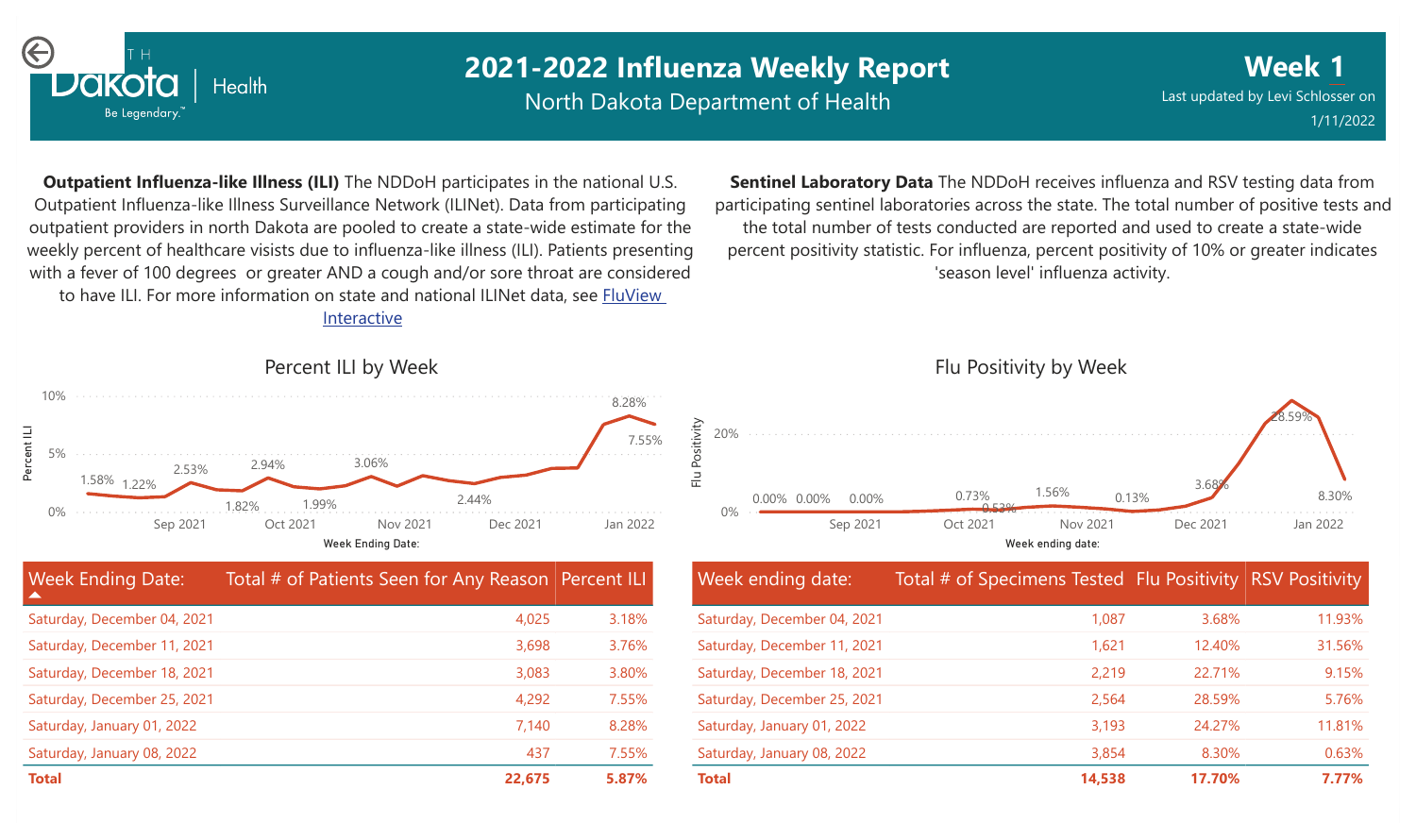

During the influenza season, increases in the **school absenteeism** data cab be used as an early indicator for influenza circulation. The NDDoH received absenteeism data from a majority of schools in the state. Data here include absences for all reasons.



| <b>Week End Date</b>        | <b>Total Enrollment Percent Absent</b> |        |
|-----------------------------|----------------------------------------|--------|
| Saturday, December 11, 2021 | 122,943                                | 17.49% |
| Saturday, December 18, 2021 | 123,535                                | 19.12% |
| Saturday, December 25, 2021 | 103,637                                | 13.63% |
| Saturday, January 01, 2022  | 4,988                                  | 0.42%  |
| Saturday, January 08, 2022  | 124,624                                | 18.08% |

During the influenza season, **influenza outbreaks** are common anywhere people gather, including schools, child care centers, long-term care facilities, and health care facilities. Outbreaks of influenza or influenza-like illness may be reported to the NDDoH. The following outbreaks have been reported this season.



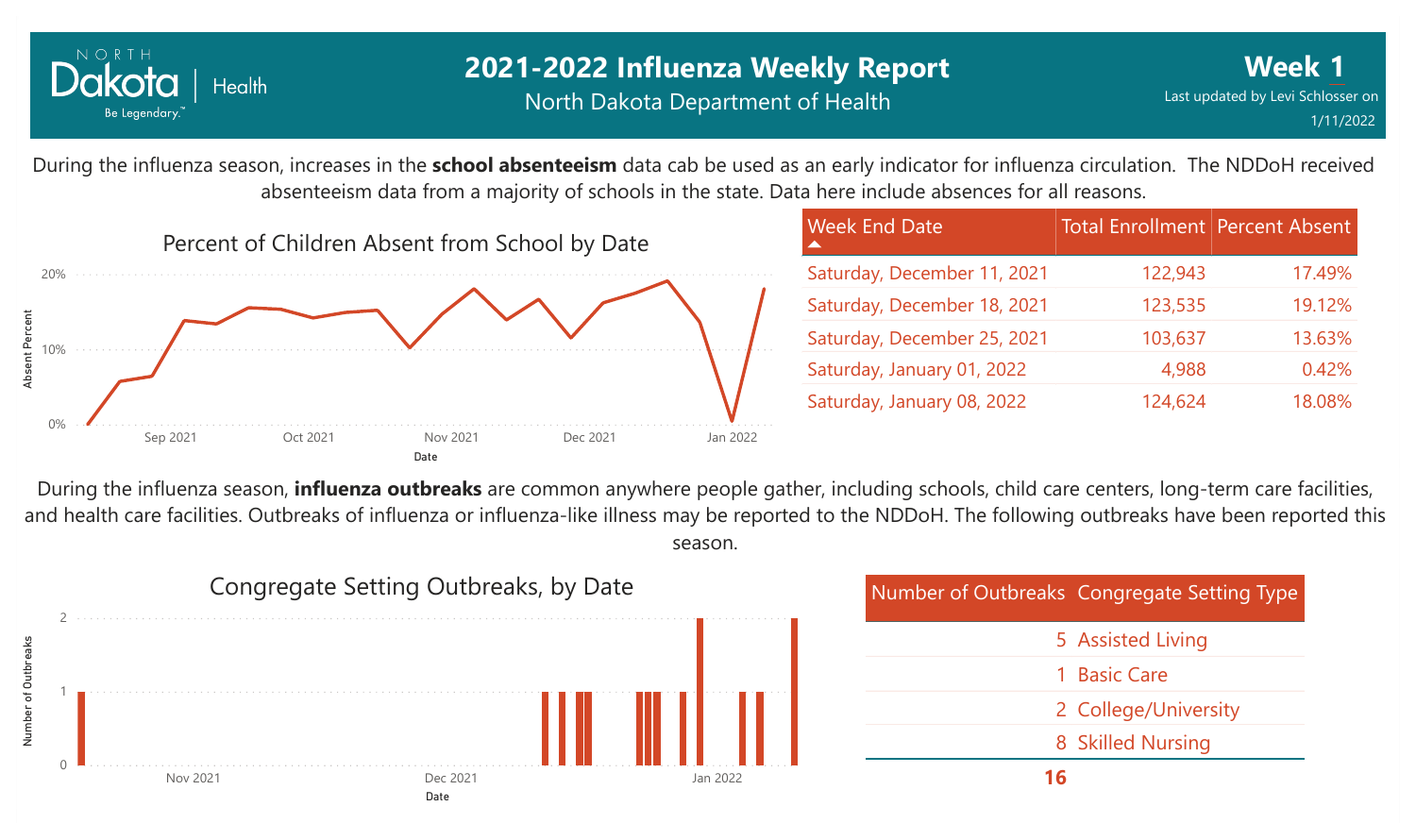

## **2021-2022 Influenza Weekly Report** North Dakota Department of Health

**Week 1** Last updated by Levi Schlosser on 1/11/2022

**Influenza vaccine doses administered** data from the North Dakota Immunization Information System (NDIIS) includes all administered doses of flu vaccine documented in the NDIIS to records with a North Dakota address. Adult immunizations do not have to be reported to the NDIIS so there may be more influenza vaccine doses being administered that are not reported to the NDIIS. Age groups are determined base on age at time of vaccination.



### Doses Administered by Age Group

### Statewide Doses Administered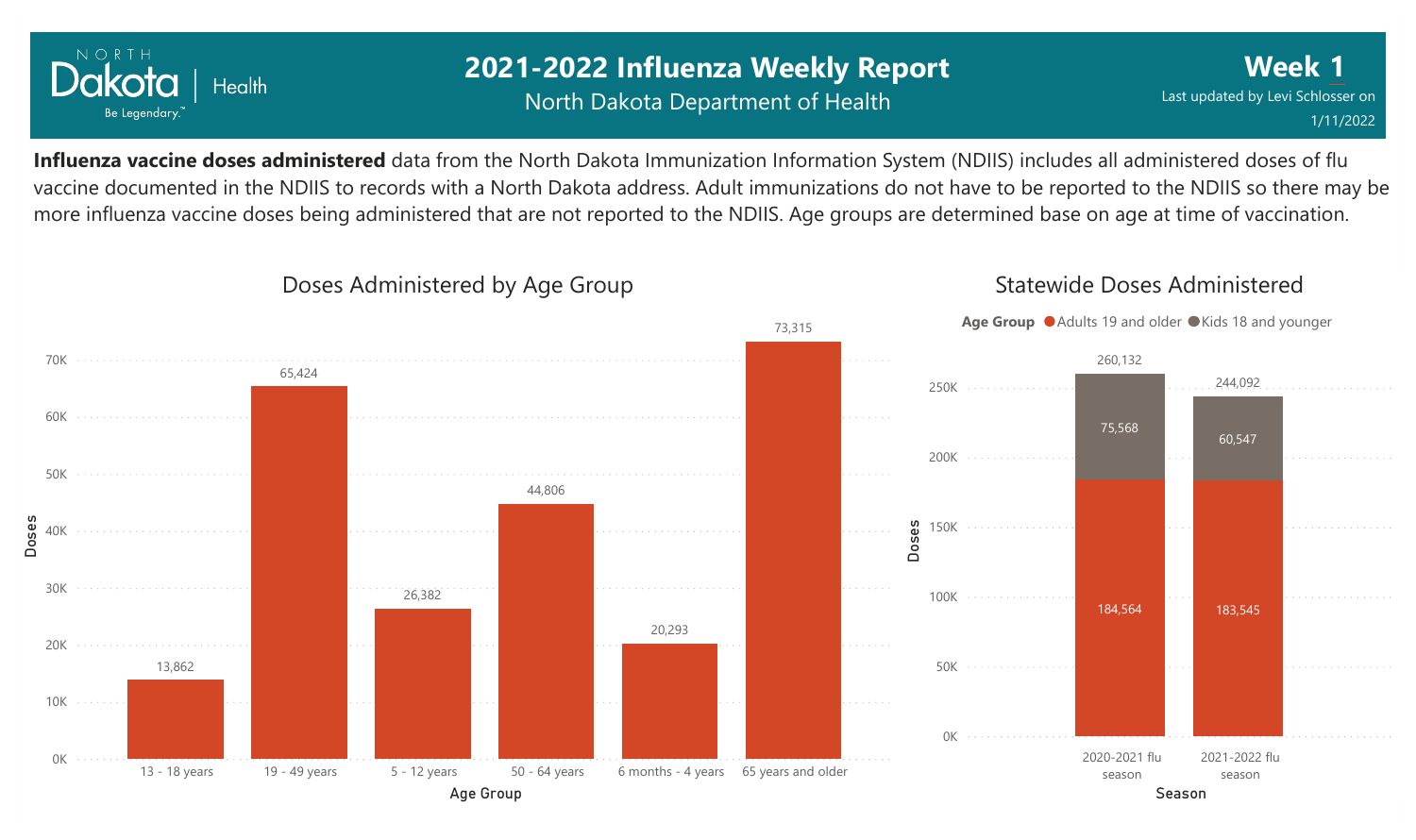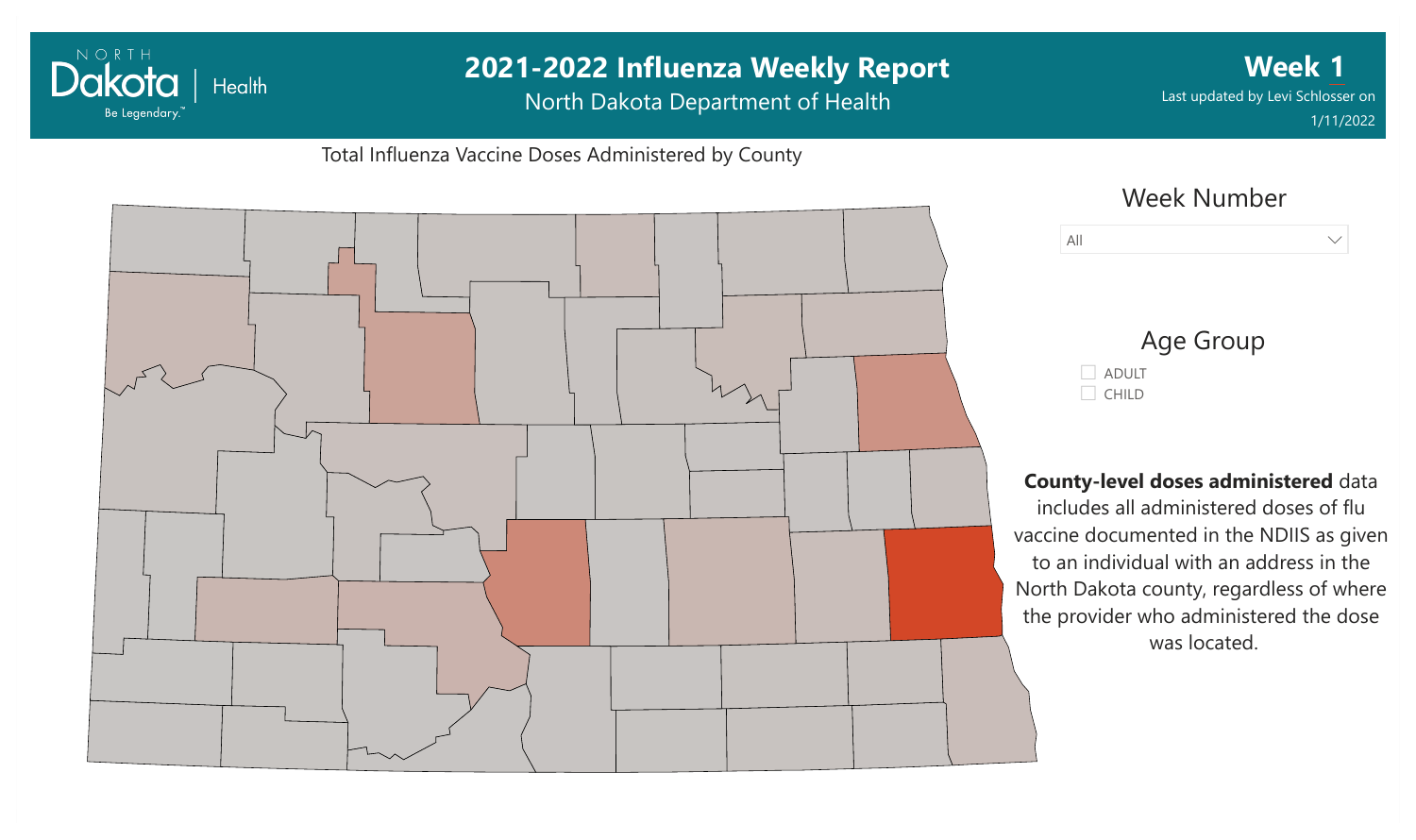#### NORTH Dakota Health Be Legendary.

# **2021-2022 Influenza Weekly Report**

North Dakota Department of Health



NDIIS data can also be used to estimate the percent of North Dakotans in each age group that have received at least one dose of influenza vaccine so far this flu season. NDIIS records included in **statewide coverage rates** must have a North Dakota address.

Adult immunizations do not have to be reported to the NDIIS so adult coverage rates may be higher.

## Statewide Flu Coverage for Adults >= 19